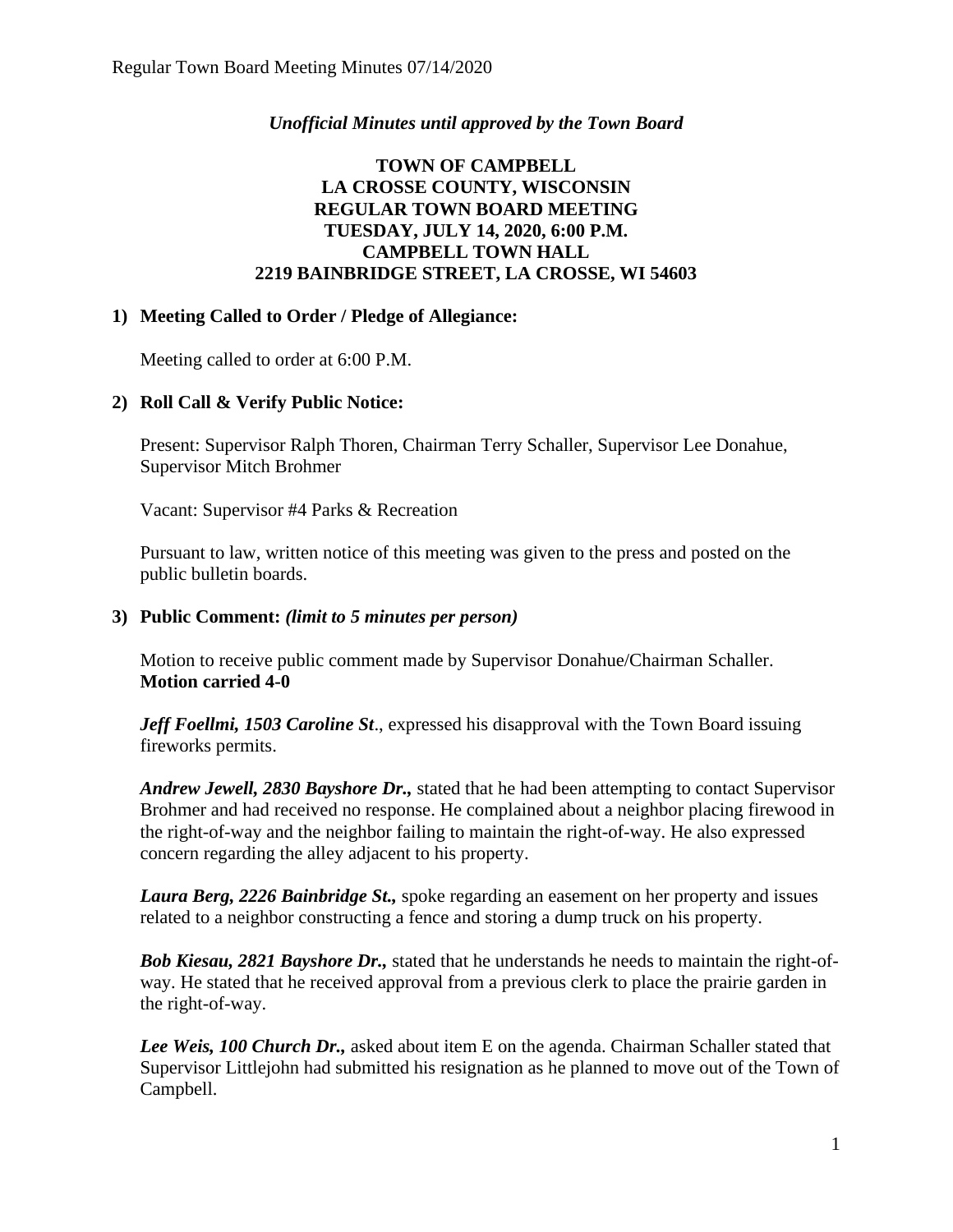*Bruce Becker, 3111 Lakeshore Dr.,* inquired about: the timeline of Supervisor Littlejohn's resignation, the timeline for alley projects, the sewer contract, drainage on Del Ray Ave, and the Board's plans for interviewing candidates and appointing a new supervisor.

*Joann Schaller, 2312 Bainbridge St.,* asked if there had been any further discussion regarding vehicles driving past Town Board member's homes and taking pictures.

*Jeff Foellmi, 1503 Caroline St.,* asked about the timeline for the new mailboxes to be installed after the streets project is complete. Supervisor Thoren replied that they should be installed this month.

*Lee Weis, 100 Church Dr.,* spoke regarding the purpose of the public comment session during meetings.

Motion to close public comment made by Supervisor Donahue/Chairman Schaller. **Motion carried 4-0**

- **4) Consent Agenda: (All items listed are considered routine and will be enacted with one motion. There will be no separate discussion of these items unless a Board member so requests, in which case the item will be removed from the Consent Agenda and be considered on the Regular Agenda).**
	- **A) Approval of Minutes:** Annual Liquor License Meeting 06/09/2020, Regular Board Meeting 06/09/2020, Special Board Meeting 06/23/2020, Board of Review 06/30/2020, Special Board Meeting 06/30/2020, Special Board Meeting 07/09/2020
	- **B) Plan Commission Meeting Recommendations: (None)**
	- **C) Payment of Bills:**

Motion to approve the Consent Agenda made by Supervisor Brohmer/Chairman Schaller. **Motion carried 4-0** 

#### **5) Business:**

**A.** Request for Proposals for cleaning services for three Town buildings.

The Board received two proposals for cleaning services. The first was from Atkinson Cleaning, LLC in the amount of \$758.33 a month. The second was from La Crosse Area Cleaners, LLC in the amount of \$1,200.00 a month.

Motion to accept the proposal from Atkinson Cleaning, LLC in the amount of \$758.33 a month made by Supervisor Donahue/Chairman Schaller. **Motion carried 4-0.** 

**B)** Approval of Operator's Licenses for: Colleen V. Lee, Chelsea A. Hinrichs, Lillian M. Minor-River Rats Bar & Grill.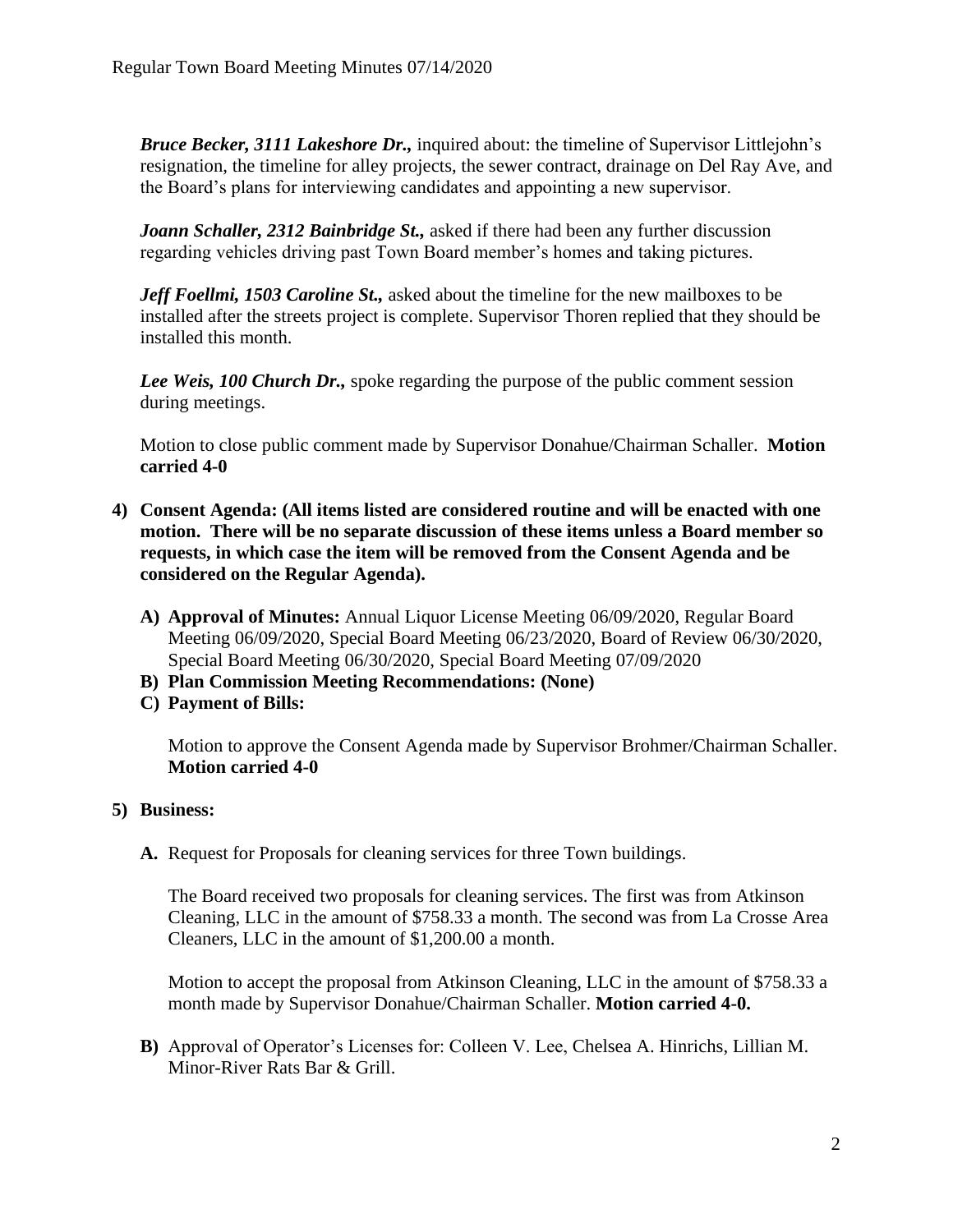Motion to approve Operator's Licenses as presented made by Supervisor Brohmer/Chairman Schaller. **Motion carried 4-0.**

**C)** Ordinance No 2020-03: An Ordinance to amend Article VI Section 8 of the Town of Campbell Code of Ordinances related to fences and hedges.

Clerk Hanan explained the proposed amendments to the ordinance including the requirement of a permit, regulation of fencing materials, placement of fences based on materials used, and provisions added for public safety.

Chairman Schaller expressed concern with the permit requirement.

Supervisor Brohmer stated that the proposed ordinance was more comprehensive than the current ordinance and the permit requirement is to ensure that residents are following the ordinance when constructing a fence.

Motion to approve Ordinance No 2020-03: An Ordinance to amend Article VI Section 8 of the Town of Campbell Code of Ordinances with a \$35.00 permit fee made by Supervisor Brohmer/Supervisor Donahue. **Motion carried 4-0**

**D)** Agreement with the University of Wisconsin-La Crosse to provide facilities for quarantining police officers, fire department members, and first responders due to COVID-19.

Chairman Schaller stated that Chief Gavrilos had asked the Board to hold this item over until he can get more information on questions that were raised by the Town attorney.

Motion to hold this item over to the August Town Board meeting made by Chairman Schaller/Supervisor Donahue. **Motion carried 4-0**

**E)** Discussion and possible action regarding filling the vacant Town Board Supervisor #4 position.

Chairman Schaller stated that Supervisor Littlejohn had submitted his resignation effective July 10, 2020.

Clerk Hanan presented the Board with three options: the Board could appoint someone to the vacant seat, they could leave the seat vacant until the end of the term, or they could call a special election to fill the seat.

Motion to advertise for the vacant Supervisor #4 position with a deadline to apply of August 4, 2020 and conduct interviews on August 6, 2020 made by Supervisor Brohmer/Chairman Schaller. **Motion carried 4-0.**